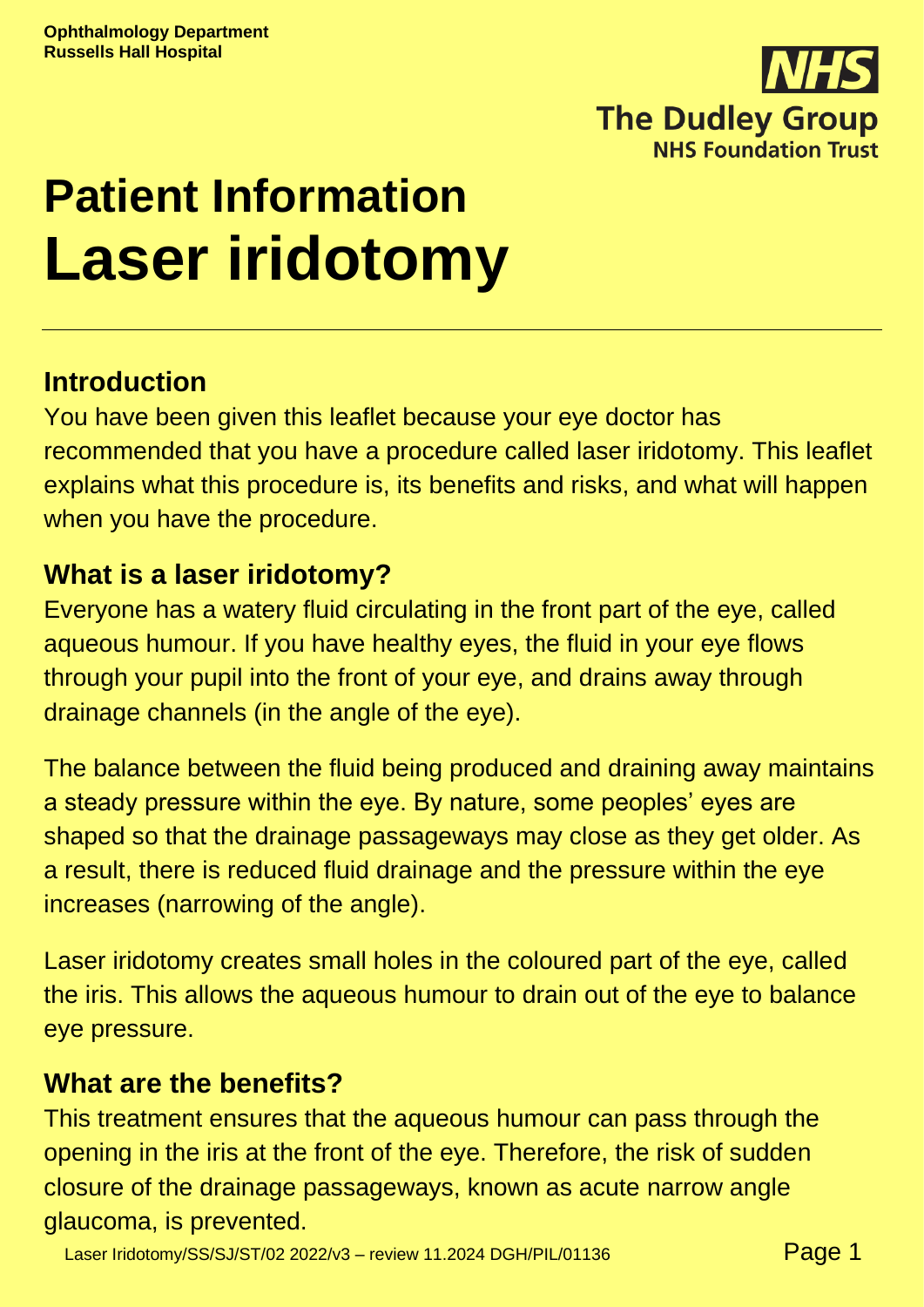## **What are the risks?**

All procedures carry some risks. The risks of laser iridotomy are:

- A temporary increase in eye pressure.
- Inflammation in the eye after the procedure. This is usually only temporary.
- Temporary bleeding from the iris.
- Rarely, lens damage and cataract formation.
- There is a risk of blindness, especially in people with glaucoma.

# **What are the alternative treatment options?**

The alternative to having laser treatment is to have an opening in the iris made surgically (an operation on the eye). This carries a greater risk of complications than when the procedure is carried out using a laser.

# **What happens if I do not have this treatment?**

It is your decision as to whether you have this procedure. However, if you do not have treatment, there is a high risk of sudden glaucoma, with high eye pressure, a very uncomfortable eye and, rarely, blindness.

# **What do I need to do before the procedure?**

It is important that you use your regular eye medication drops as normal on the morning of your laser treatment (unless your doctor has told you otherwise).

As your eyes will be blurry after the treatment, you may want to arrange for someone to come with you. Also, please note that you will not be able to drive after the treatment.

# **What happens during the procedure?**

You will need to visit the eye clinic for about half a day. The treatment is usually carried out in both of your eyes. A nurse will put some drops into your eyes, and an anaesthetic eye drop to numb the surface of the eyes.

You will then sit at a machine – similar to the one used to examine your eyes when you routinely visit the eye clinic – which has a special laser attached.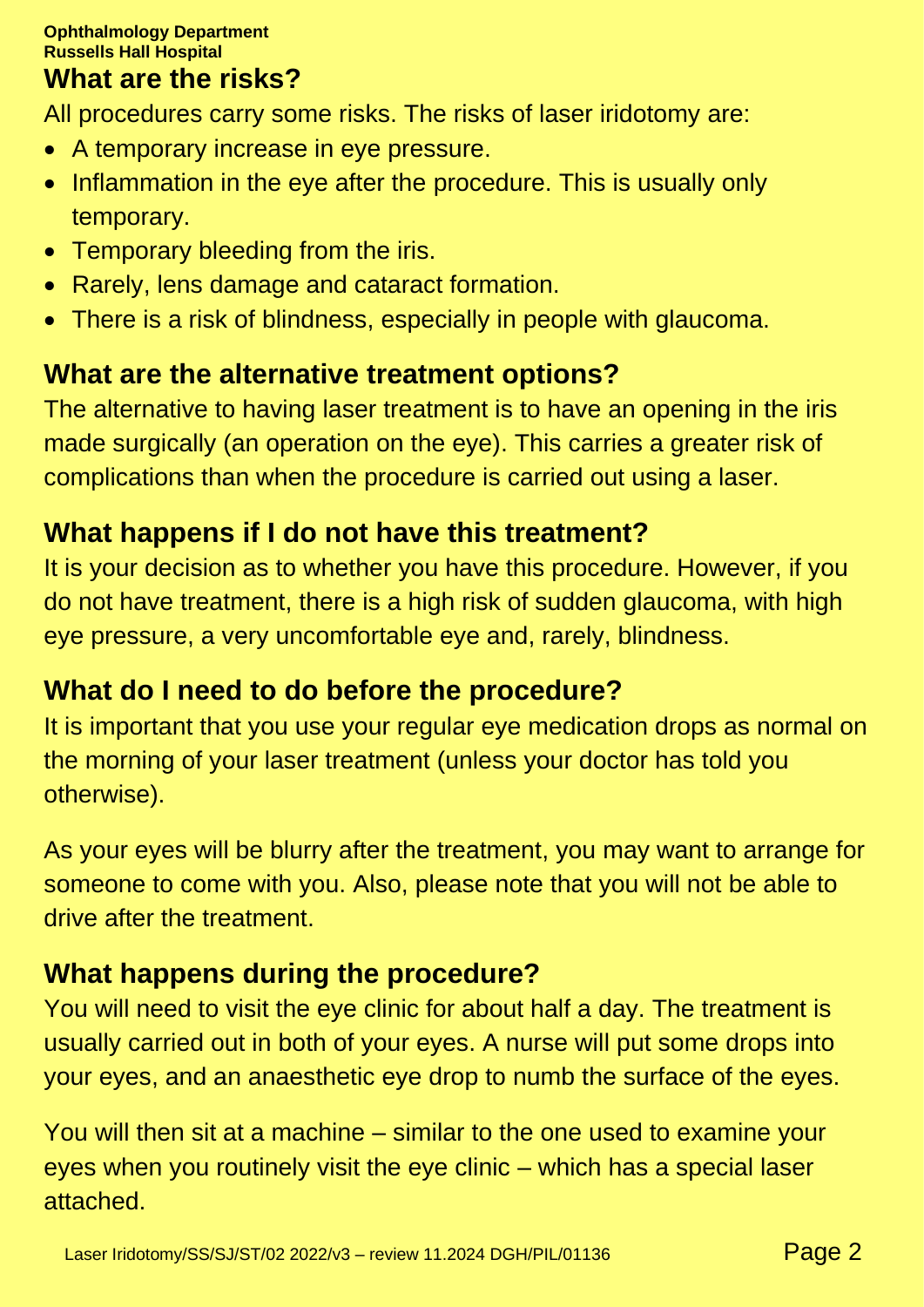#### **Ophthalmology Department Russells Hall Hospital**

The eye doctor will put a special mirrored lens, similar to a contact lens, on your eyes before using the laser beam. The lens allows the doctor to view the iris clearly. The doctor will then make small holes in the iris using the laser.

You may feel this, but the pain is usually tolerable. The procedure will be over in a few minutes.

# **What happens after the procedure?**

After the procedure, you will return to the waiting area. Your eyesight will be misty for a while.

The doctor will check the pressure in your eyes an hour later to make sure that it is not too high. The doctor will then examine your eyes to check the newly formed openings are working well.

After laser treatment, we will give you a prescription for steroid eye drops. You may also need to take tablets. These medications are aimed at reducing eye pressure.

You should not drive on the day of the laser treatment.

## **What happens when I go home?**

It is normal to have gritty, sticky eyelids and mild discomfort for a couple of hours after laser treatment. You may also find that your vision is a little blurred. This is normal, your vision should return to how it was before the laser treatment by the end of the day.

If you have any of the following symptoms, it may mean that you need urgent treatment:

- Excessive pain.
- Loss of vision.
- Flashing lights.
- Increasing redness of the eye.

Telephone for advice immediately by contacting: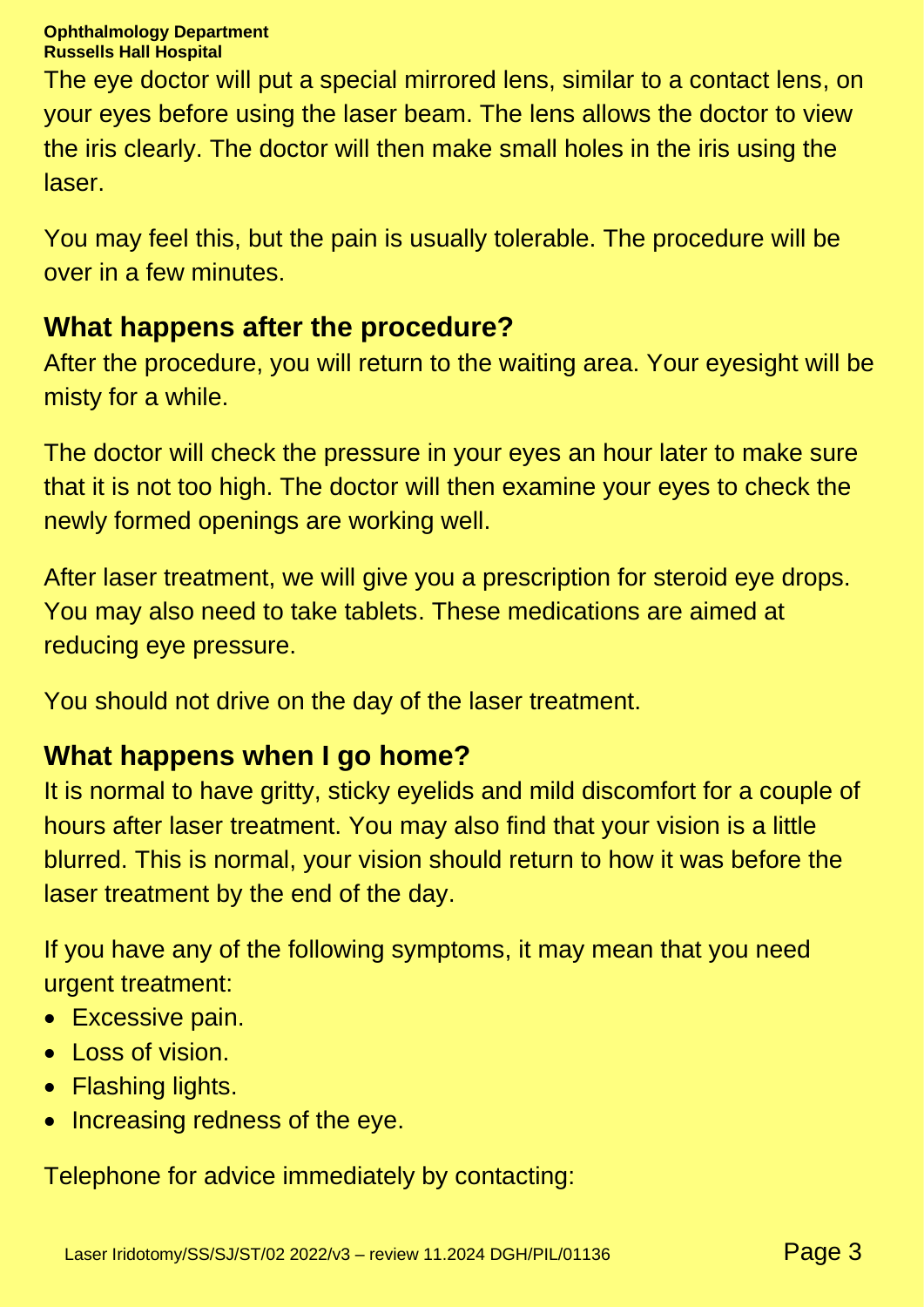**Ophthalmology Department Russells Hall Hospital**

The **Urgent Referral Clinic** team at Russells Hall Hospital Eye Clinic on **01384 456111 ext. 3633** (9am to 4.30pm, Monday to Friday).

### **Can I find out more?**

You can find out more from the following weblinks:

### **Royal National Institute for the Blind** http://www.rnib.org.uk/eye-health-eye-conditions-z-eye-conditions/glaucoma

**The Royal College of Ophthalmologists**  https://www.rcophth.ac.uk/patients/glaucoma/

# **What if I have any problems or questions after reading this leaflet?**

**If there is anything you do not understand, or you are concerned or worried about any part of the treatment, contact:**

The **Urgent Referral Clinic** team at Russells Hall Hospital Eye Clinic on **01384 456111 ext. 3633** (9am to 4.30pm, Monday to Friday).

### **Eye emergency, out of hours**

In case of an eye emergency after the closing hours of the Eye Clinic at Russells Hall Hospital (including weekends and bank holidays), please contact:

### **Birmingham and Midland Eye Centre on 0121 507 4440**

The doctor on call is usually based at the Eye Centre, City Hospital, Dudley Road, Birmingham. They may need to call you back, and if necessary, they will arrange for you to visit them.

**Note:** the information in this booklet is provided for information only. The information found is **not** a substitute for professional medical advice or care by a qualified doctor or other health care professional. **Always** check with your doctor if you have any concerns about your condition or treatment. This is only indicative and general information for the procedure. Individual experiences may vary and all the points may not apply to all patients at all times. Please discuss your individual circumstances with your eye doctor.